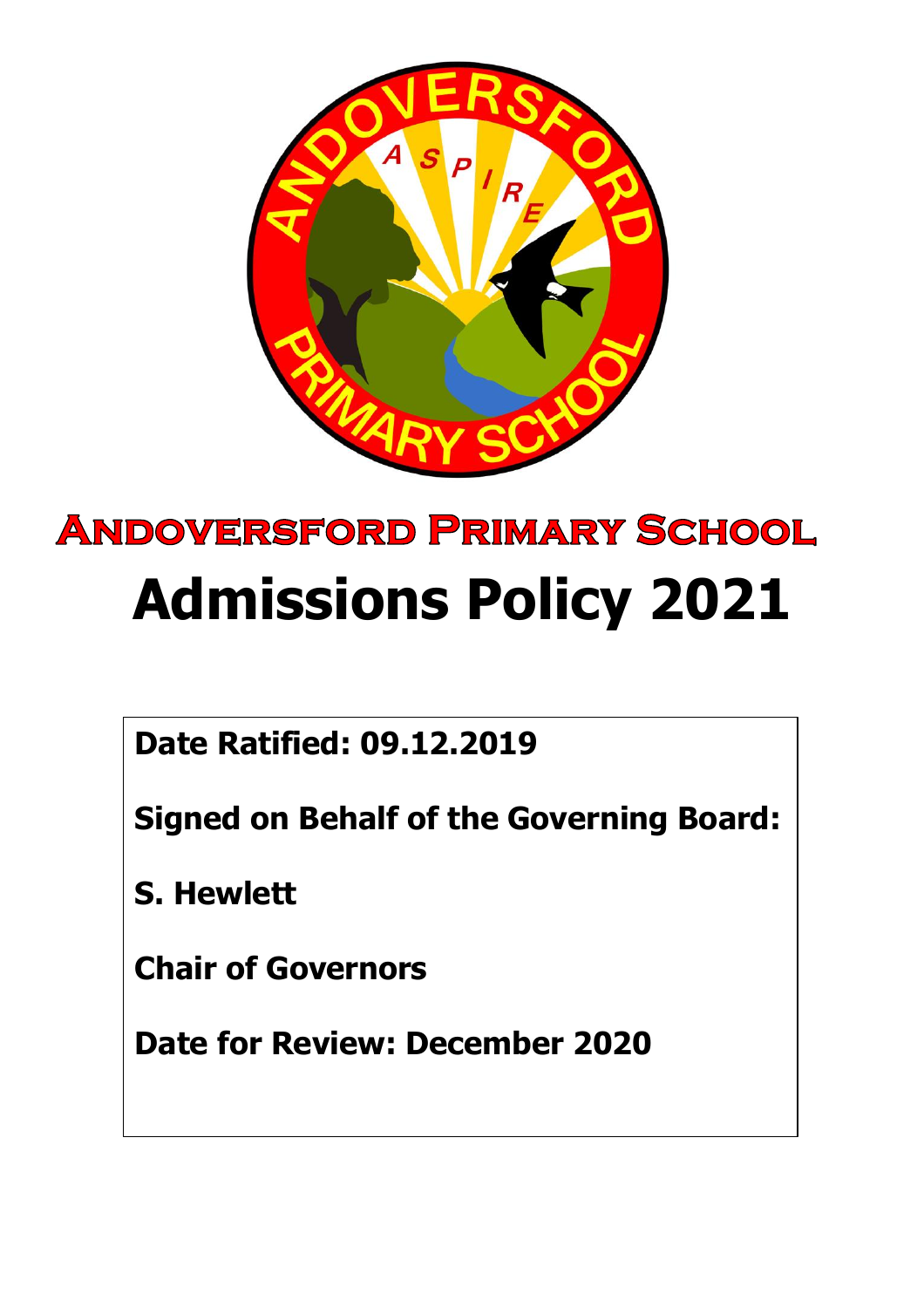

# **ANDOVERSFORD PRIMARY SCHOOL Admissions Policy 2021**

Andoversford Primary School seeks to work in partnership with parents to provide a safe and stimulating environment in which all pupils are valued, nurtured and encouraged to fulfill their potential. Prospective parents are welcome to visit the school. Arrangements to do so can be made by contacting the school for an appointment.

Andoversford Primary School is a Foundation School, therefore admissions are the responsibility of the Governing Board. The Published Admission Number (P.A.N.) for 2021 is 15 pupils, which means that the Governing Board has agreed to admit 15 children to the Reception Class in September 2021.

# **How to Apply for a Place at Andoversford Primary School**

If your child's admission year is September 2021 in Reception Class, you will need to register your preference of school through the Local Authority Admissions Team. Further details on key dates and the admissions process can be found on [www.gloucestershire.gov.uk/schooladmissions.](http://www.gloucestershire.gov.uk/schooladmissions) Applications are made in advance of the academic year in which the child is due to start at the new school.

Children are normally admitted into the Reception Year at the start of a new academic year in the September after their  $4<sup>th</sup>$  Birthday and before their  $5<sup>th</sup>$  Birthday. Children are entitled to a full-time place, however, may attend parttime until later in the school year but not beyond the point at which they reach compulsory school age.

#### **Oversubscription**

When more than 15 applications are received the following over-subscription criteria will be used in the order of priority set out below:

# 1. **A Looked After Child**

A 'looked after child' or a child who was previously looked, after but immediately after being looked after became subject to an adoption, child arrangements order (residency order) or special guardianship order.

#### 2. **A child with one or more sibling already attending the school**

A sibling is a brother or sister, half-brother or half-sister, adopted brother or adopted sister, step brother or step sister, or the child of the parent's/carer's partner. The child should be living in the same family unit at the same address. The older child must be continuing to attend when the younger child is admitted.

#### 3. **Geographical Claim**

Places will be allocated to children with the strongest geographical claim, measured in a straight line from the 'Ordnance Survey Point' of the children's home address to the 'Ordnance Survey Point' in the school. The measurement will be taken using the Local Authorities computerised measuring system, with those living closest to the school, receiving highest priority.

The above criteria will be applied in sequence. Thereafter a dated waiting list which is prioritised according to the oversubscription criteria will be held.

#### **Summer Born Children**

The Governing Board of Andoversford Primary School acknowledges the updated advice from the Department of Education that parents/carers of children born between 1 April and 31 August may request to start the Reception Class a whole academic year later. We follow the Local Authority process which states that parents can only apply for a Reception place at a school once and must apply for a place during the standard application process timeline for their chronological year group, stating their reasons for requesting deferred entry to the following year. The Governing Board will decide whether the deferred entry can be approved for the school.

More information about the deferment process is available here: [https://www.gloucestershire.gov.uk/education-and](https://www.gloucestershire.gov.uk/education-and-learning/school-admissions/apply-for-a-primary-or-infant-school-place/)[learning/school-admissions/apply-for-a-primary-or-infant-school-place/](https://www.gloucestershire.gov.uk/education-and-learning/school-admissions/apply-for-a-primary-or-infant-school-place/)